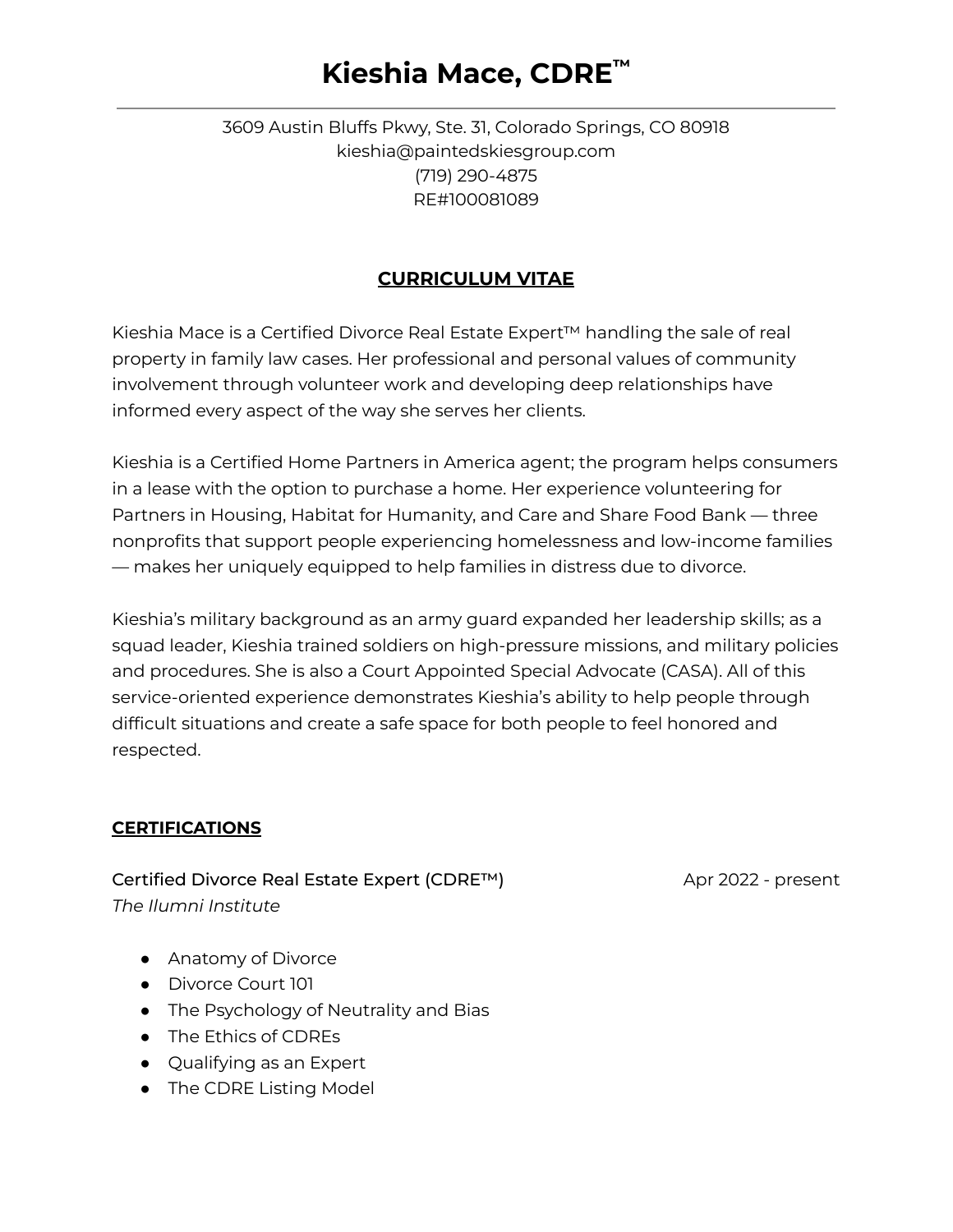- Landscape of Divorce Finance
- How to Sell a House in Conflict
- CDRE Fair Market Valuations

Certified Mentor 2019

#### **EDUCATION**

| <b>Real Estate License</b>            | Oct 2018    |
|---------------------------------------|-------------|
| • VanEd Real Estate School            |             |
| Professional Standards Update Class   | March 2022  |
| <b>Conflict Resolution</b>            | March 2022  |
| Divorce, Probate, Wills, Bankruptcies | July 2019   |
| Iowa Army National Guard              | 2010 - 2016 |

#### **PROFESSIONAL BACKGROUND**

Realtor®, Certified Mentor **Canadian Control Control** Cot 2019 - present *eXp Realty*

- 2022 ICON Agent
- Helps sellers achieve their goals in selling their home
- Specializes in out-of-state, military, and distressed sellers while getting them top market value
- Supports new agents to discover their potential in the real estate industry by equipping them with the knowledge they need to get through a real estate transaction competently and confidently

### Realtor®, Agent Leadership Council, Culture Council 2018 - 2019 - 2019

*Keller Williams Freedom*

- Worked on the Leadership and Culture committees
- Helped new agents navigate the waters of becoming a qualified and knowledgeable agent, both for their clients and for fellow Realtors
- Helped nurture an environment where all agents felt welcomed and supported through connection and collaboration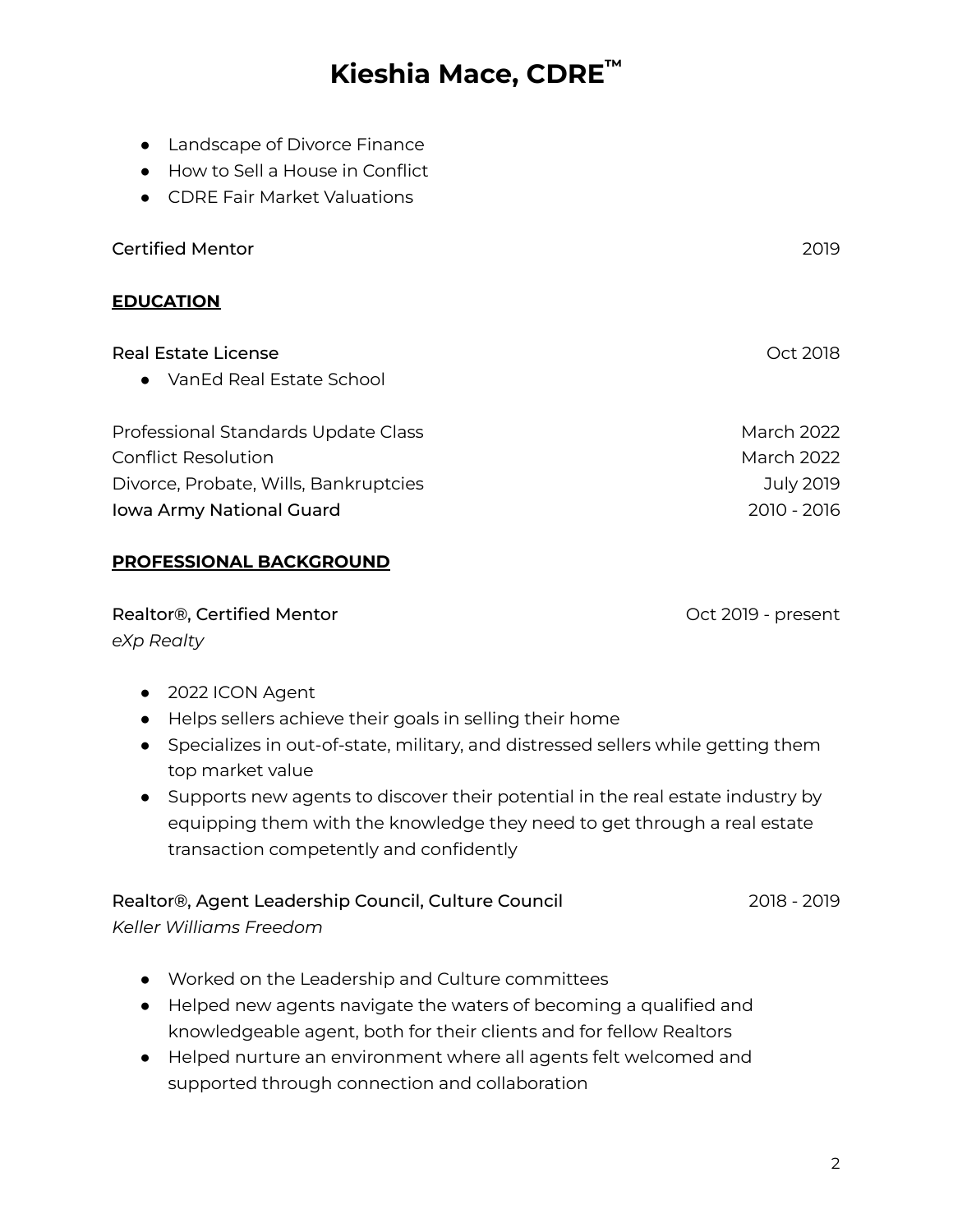### 92G, Specialist, Squad Leader, Squad Medical 2010 - 2016

*Iowa Army National Guard*

- Supervised and trained new soldiers on policies and procedures of the unit and the Army
- Trained for high-pressure missions, tactical and strategic planning for training environment and missions
- Team-based and high energy

### **TEACHING EXPERIENCE**

| Becoming Your Neighborhood Realtor, eXp Mastermind                         | 2021      |
|----------------------------------------------------------------------------|-----------|
| How to Price Listings, eXp Mastermind                                      | 2021      |
| Leadership Pikes Peak, Speaker on Leadership in the Community              | 2021      |
| Creating a Personal Brand Online, eXp Mastermind                           | 2020      |
| Leadership in the Workplace, Keller Williams                               | 2019      |
| Culture in the Workplace, Keller Williams                                  | 2019      |
| Junior League of Colorado Springs, Fostering Change Panelist               | 2019      |
| Junior League of Colorado Springs, Little Black Dress Guest Speaker        | 2019      |
| Supervised and trained new soldiers of policies and procedures of the unit |           |
| and the Army                                                               | 2010-2016 |

### **AWARDS**

| eXp Icon Agent                                  | 2022 |
|-------------------------------------------------|------|
| Emerging Leader, Leadership Pikes Peak          | 2022 |
| Junior League of Colorado Springs GEM Recipient | 2019 |

### **VOLUNTEER WORK**

| The Junior League of Colorado Springs   | 2017- Current |
|-----------------------------------------|---------------|
| Care and Share Food Bank                | 2021- Current |
| The Golden Lotus Foundation             | 2022          |
| Partners in Housing                     | 2021          |
| Court Appointed Special Advocate (CASA) | 2018-2022     |
| Habitat for Humanity                    | 2008          |
|                                         |               |